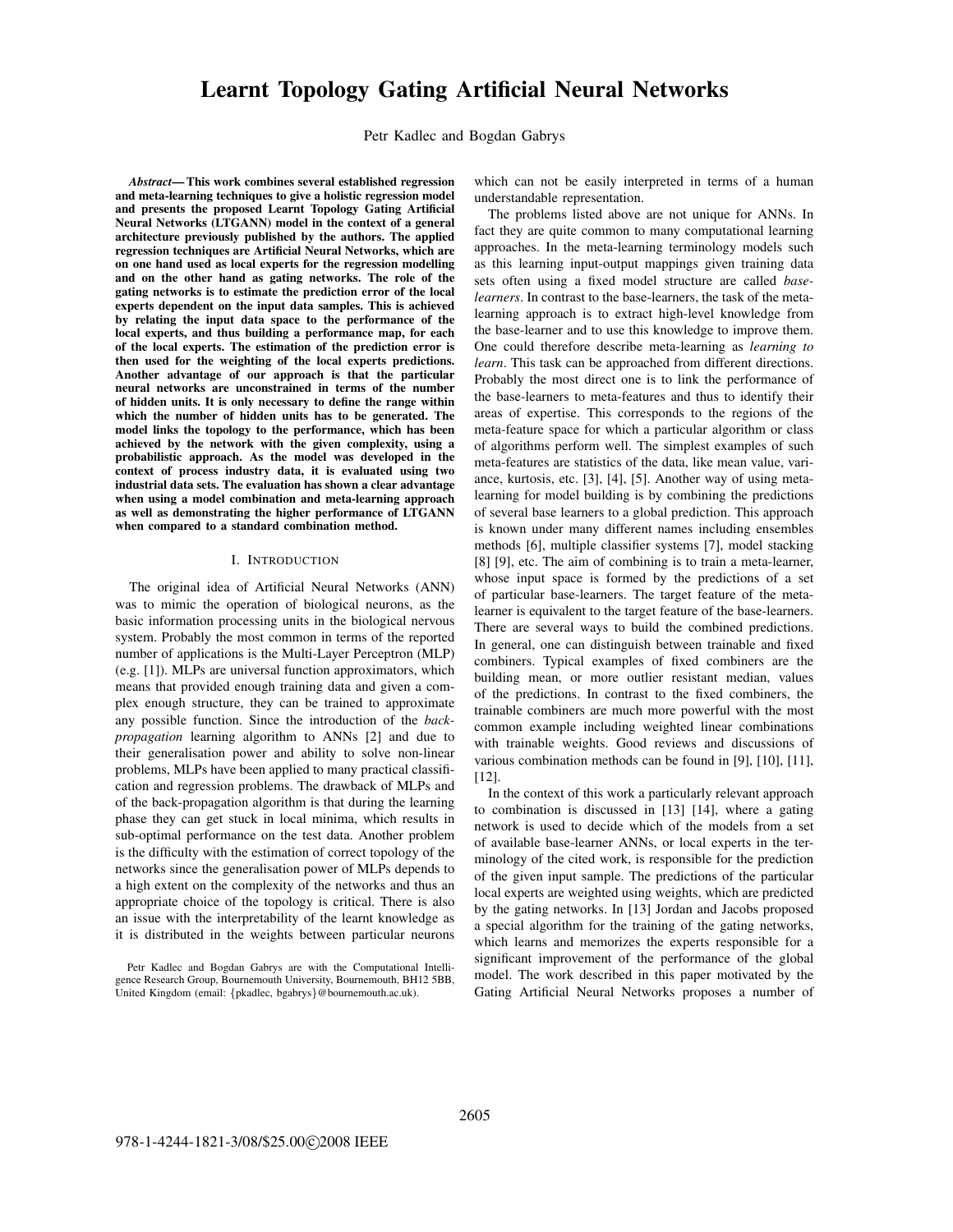important modifications further discussed in Section III.

The next section gives a brief overview of the general modelling architecture. Section III describes the LTGANN meta-learning model as an instance of the architecture, which is in Section IV evaluated on two real-life industrial data sets. Finally, this work is summarised in Section V.

## II. REGRESSION MODEL ARCHITECTURE

While more details can be found in [15], this section provides a summary of the meta architecture previously published by the authors. A broad overview of the architecture is shown in Fig. 1. A significant part of the proposed architecture are the two pools, firstly the *Pre-processing Methods Pool* (PPMP), which is further split into actual Pre-Processing (PP) methods (e.g. filtering, normalisation), Feature Selection (FS) methods (e.g. correlation-based feature selection) and Instance Selection (IS) methods (e.g. receptive fields filtering). The second pool, *Computational Learning Methods Pool* (CLMP), consists of various computational learning methods (e.g. linear regression, multi-layer perceptron models, etc.). The two pools provide the methods to the *Path/Pool Management* (PPM) module. Within this module the methods are instantiated and linked to form *transformation paths*. A transformation path may be for example built from the following elements: feature standardisation, correlation-based feature selection and a multi-layer perceptron method. The particular transformation paths within this module are managed within Path/Pool Management Control. From here the paths can be created, adapted and eliminated. The decisions are made on the basis of information coming from high level decision making parts of the architecture which are described later in this section.

Another key aspect of the architecture is the *Path Combination* (PC) module. This module provides the possibility to make use of model combination and selection techniques which is beneficial for the performance of the final model [12]. The combinations are performed at the transformation path level which provides additional flexibility. One can do the combination while including different methods from PPMP (e.g. a combination of several paths consisting of MLP with different approaches to feature selection as a preprocessing step). Another advantage is that it is possible to combine different methods from the CLMP, in this way it is possible to do combinations across different types of computational learning methods (e.g. a combination of MLPs and RBF together with linear regression models). The path combination module together with the instance selection methods from PPMP provide also the possibility to combine different local paths (local learning models) to a global path. The Path Combination Control plays a similar role to the control unit in the PPMP but at the combination level.

The architecture provides also the possibility of using meta-learning approaches [10][16]. There are two modules in the architecture for this purpose. The first one, *Meta-Feature Management*, having information about the data together with the performance of the particular paths builds the metafeatures. This module may e.g. extract the information about

the performance of the different paths in the different parts of the input data space and pass this information further to the *Meta-Level Learning* module which can, using the provided information, control the Path/Pool Management and Path Combination modules.

The *Instance Selection Management* module is responsible for the filtering of the instances and thus providing the possibility for building of local models, i.e. local experts, [14][17][18][19]. The local approach to the model building is, apart from the pool and path concepts and meta-learning techniques, one of the key aspects of the proposed architecture.

The next section describes an instance of this general architecture using Artificial Neural Networks.

## III. LEARNT TOPOLOGY GANN

The Learnt Topology Gating Artificial Neural Network (LTGANN) approach presented in this Section is based on [13] [14] but in contrast to the cited work the Gating ANNs (GANNs) use the standard back-propagation algorithm for the training of the gating networks. The next difference is that there is one gating network trained for each of the local experts. In this way it can be guaranteed that the GANN becomes an *expert* for the performance prediction of the assigned local expert.

The gating networks are trained to estimate the prediction error of the assigned local expert. The aim of the GANN is therefore to learn the performance of the experts dependent on the input samples. This is achieved by training the GANN using the local expert's prediction error on a validation data set as the target value, the training set for the *ith* GANN has thus the following form:  $T_{train}^i = \{X_{val}^i, e_{val}^i\}$ , where  $X_{val}^i$  is the validation input samples of the *ith* local expert at is the validation input samples of the *ith* local expert and  $e_{val}^i$  represents the prediction error of the same local expert on the validation data on the validation data.

After their training, the gating networks are able to estimate the prediction errors of the local experts. This estimation is then used to weight the predictions of the local experts and to obtain the final prediction in the following way:

$$
y_p^f = \sum_{i=1}^N w^i y_p^i = \sum_{i=1}^N \frac{1}{1 + e_p^i} y_p^i,
$$
 (1)

where N is the number of available experts,  $y_p^f$  the final<br>output of the model  $y_i^i$  the prediction of the *i*th local expert output of the model,  $y_p^i$  the prediction of the *ith* local expert and any the weight of the local expert a based on the local and  $w_i$  the weight of the local expert i based on the local expert's predicted error  $e_p^i$ .<br>Another advantage of the

Another advantage of the presented approach is that the number of local experts can be changed dynamically, i.e. the number of experts can be increased (or decreased) without the need to change the other local experts and GANNs. We exploit this feature and gradually increase the number of local experts. While increasing the number of local experts, the optimal network topologies for both, the local experts and the gating networks, are being learnt.

Restricting ourselves to networks with one hidden layer, the topology (i.e. the number of hidden units) of the LE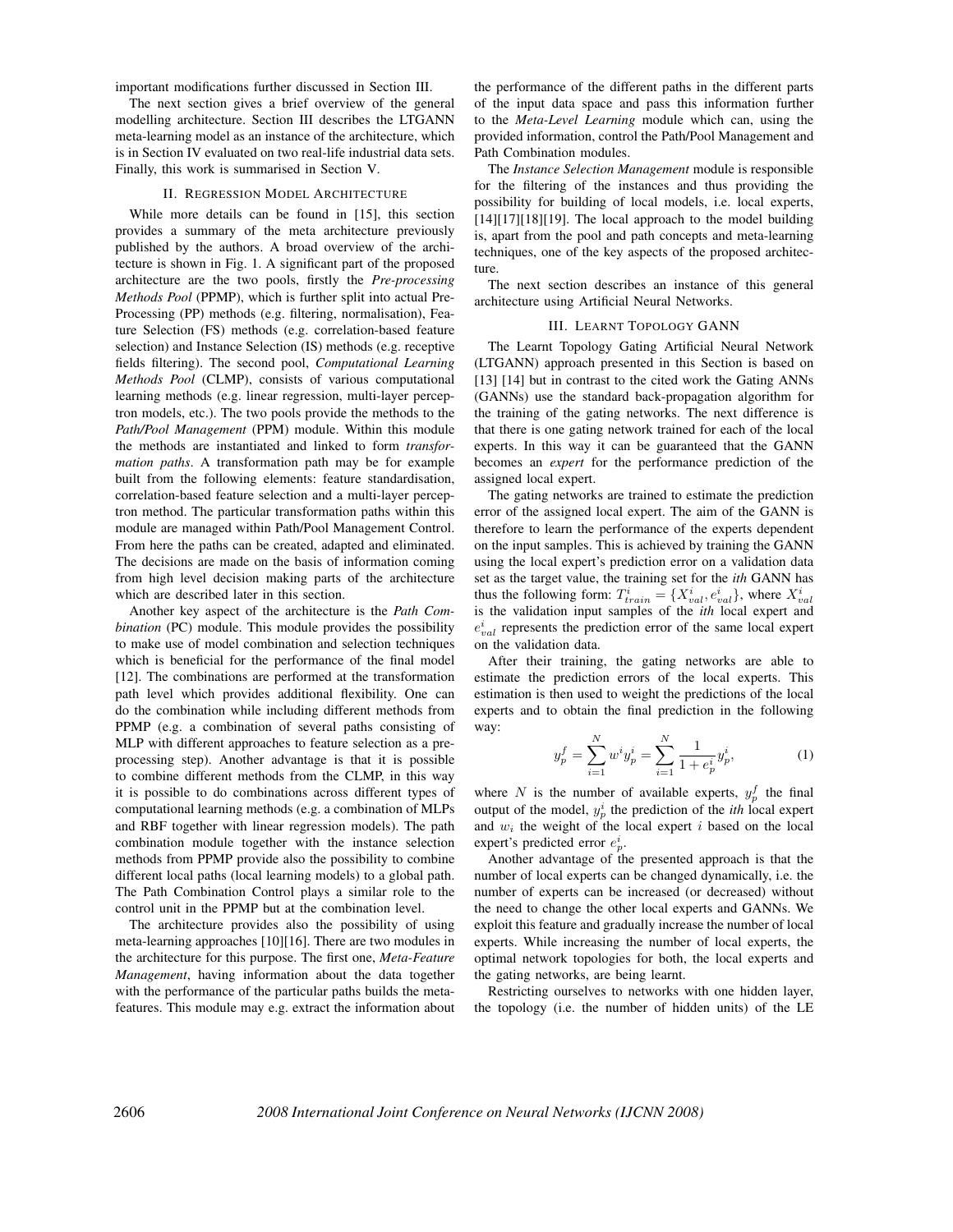

Fig. 1. The general architecture model

and GANN is initially determined randomly by drawing the numbers of hidden units from a equal distribution  $U(H_{LE})$ and  $U(H_{GANN})$ , where  $H_x$  is a pre-defined range of possible hidden number units for the local experts and gating networks respectively. After evaluating the performance of the LEs and GANNs with the number of hidden units  $h_{LE} \in H_{LE}$ and  $h_{GANN} \in H_{GANN}$ , the relative performances  $q_{LE}$  and <sup>q</sup>GANN are used to modify the originally equal distribution towards the conditional distributions for both topologies

$$
P(H_{LE}|q_{LE}) \text{ and } P(H_{GANN}|q_{GANN})\colon
$$

$$
P(H) \xrightarrow{init.} \mathcal{U}(H) \xrightarrow{learning} P(H|q).
$$
 (2)

At each new step (i.e. adding new local expert), the upto-date distributions are used to generate the topologies of the new networks. This mechanism provides the means to deal with one of the disadvantages of ANNs, namely the manual estimation of the optimal network topology as the proposed algorithm learns the well-performing network topologies automatically. One needs only to define the range from which the number of hidden units has to be drawn.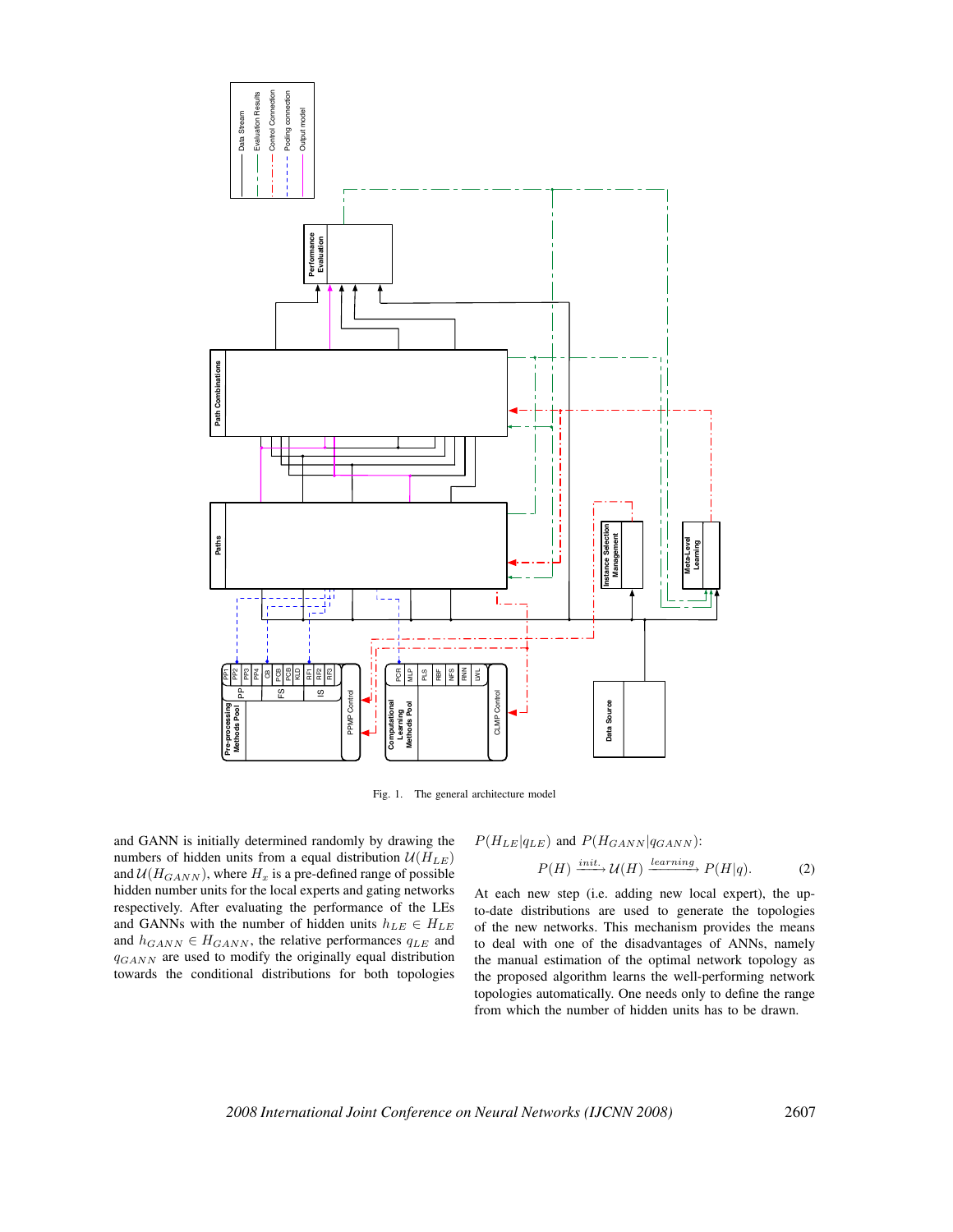

Fig. 2. The Learnt Topology Gating Artificial Neural Network

The proposed approach can easily be presented in the context of the architecture from Fig. 1 and be described as an instance of this architecture. In this simple case, there are only few techniques necessary within the pre-processing and computational learning methods pools, namely the normalisation, and feature selection methods in the pre-processing pool and MLP in the computational learning pool. The local experts, which correspond to the transformation paths, are managed in the Path/Pool Management module. New local experts added to this module are built having the topology generated in accordance to the probability distribution  $P(H_{LE}|q)$ , which is being managed in the control part of the paths module. In this work we have not used any pruning mechanism, using which the local experts could be removed. Going further, the weighted sum of a particular set of local experts responses is built in the Path Combination module. There is only one combination of all available predictions

present. The weights of this combination are set in the control part of the module. In this case we use the GANNs, which predict the weights dependent on the input data, present there. The topology of the gating networks is controlled from the meta-level learning part of the architecture, where the probability distribution of the number of hidden units is controlled. This control is based on the evaluation of the performance provided by the Performance Evaluation module. The LTGANN instance of the general architecture is shown in Fig. 2.

## IV. EXPERIMENTAL EVALUATION

The LTGANN was applied to two industrial data sets. The results of the experiments are presented in this section.

## *A. Drier Data Set*

The target values of this data set are laboratory measurements of the residual humidity of the process product.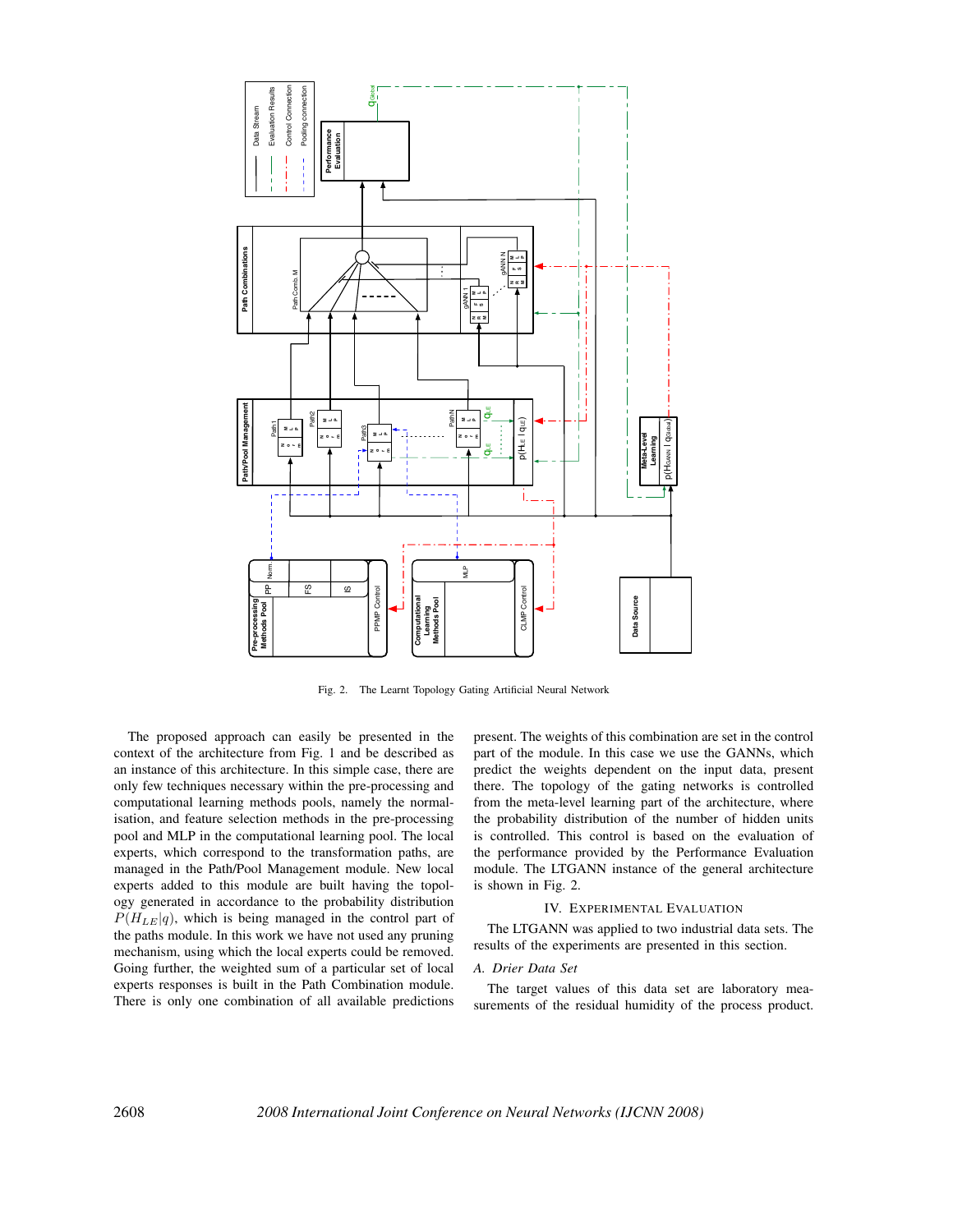The data set has 19 input features, most of them being temperatures, pressures and moistures measured within the process plant. The output feature is, as already described, the humidity of the process product. The data set consists of 1219 data samples covering almost seven months of the operation of the process. It consists of raw unprocessed data as it were recorded by the process information and measurement system.

The experiments were carried out using two-fold crossvalidation. A justification for using two-fold CV is that the training data for the gating networks use the prediction error of the local experts on the validation data and thus using two folds balances the number of the sizes of the training data set for the local experts and the gating networks.

The interval of hidden units numbers is [1, 10] for both, the local experts and the gating networks. These values were found during preliminary experiments. The following two figures (Fig. 3 and 4) show the probability distribution of the hidden unit number after 200 training steps, i.e after training 200 local experts and GANNs. One can observe that in



Fig. 3. Probability distribution  $P(H_{LE}|q_{LE})$  of the local experts hidden units number after 200 learning steps for the two CV folds.



Fig. 4. Probability distribution  $P(H_{GANN} | q_{GANN})$  of the GANN hidden units number after 200 learning steps.

the case of the local experts, there is a preference for rather simple topologies which in general seem to achieve better

performance. In the case of the GANN, networks with four hidden units achieve the best performance.

To be able to asses the performance of the LTGANN approach, it is on one hand compared to the performance of the particular local experts (referred to as 'Local Experts' in the following figures) and on the other hand to the baseline mean combination approach of the local experts, where the combination is carried out using the mean value of the predictions (referred to as 'Mean Comb.').



Fig. 5. MSE performance of the LTGANN compared to the mean combination approach and to the averaged performance of the local experts.



Fig. 6. Detailed view of the MSE performance of the LTGANN and of the mean combination approach.

Figures 5 and 6 present the Mean Squared Error (MSE) of the LTGANN compared to the other two base-line approaches as a function of the number of involved local experts. The three MSE curves for calculated using the

*2008 International Joint Conference on Neural Networks (IJCNN 2008)* 2609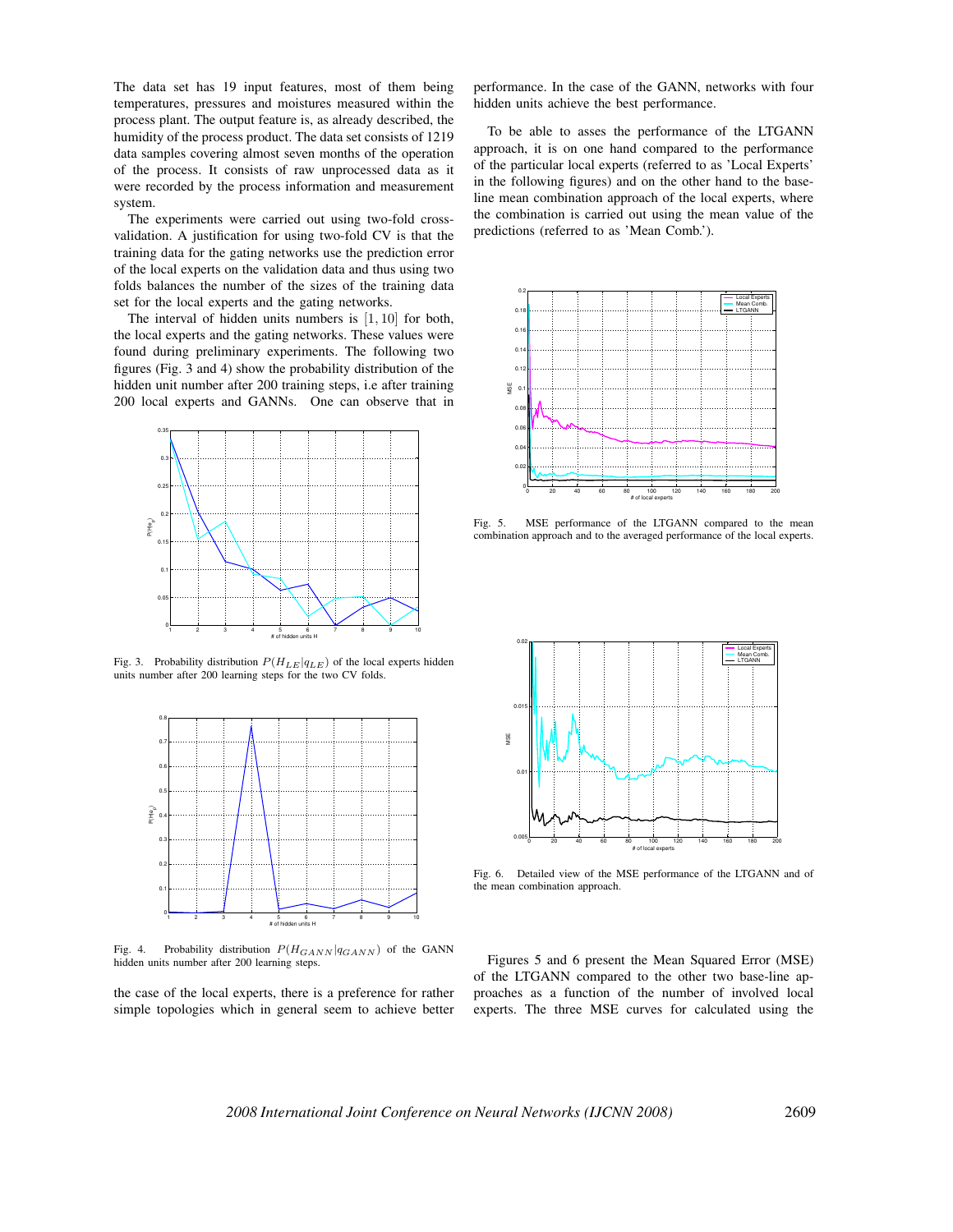following equations:

Local Experts:

$$
MSE_{LE} = \frac{1}{M} \sum_{j=1}^{M} \frac{1}{N} \sum_{i=1}^{N} \left[ y_p^i(x_{test}(j)) - y(j) \right]^2
$$

Mean Comb.:

$$
MSE_{MC} = \frac{1}{M} \sum_{j=1}^{M} \left[ \left( \frac{1}{N} \sum_{i=1}^{N} y_p^i(x_{test}(j)) \right) - y(j) \right]^2
$$

LTGANN:

$$
MSE_{LTGANN} = \frac{1}{M} \sum_{i=1}^{N} \left[ \left( \sum_{j=1}^{M} w^i y_p^i(x_{test}(j)) \right) - y(j) \right]^2,
$$

where  $y$  are the correct target values,  $x_{test}$  the input sample from the test set,  $y_p^i$  the prediction of the particular local<br>expert i.  $w^i$  the weights predicted by the GANN N the expert i,  $w<sup>i</sup>$  the weights predicted by the GANN, N the number of local experts which is 200 for the experiments presented in this work and M the number of test samples.

One can observe a convergence of the MSE curve with increasing number of involved local experts. After a certain number of combined local experts the performance remains stable. One can observe similar behaviour also for the mean combination approach ('Mean Comb.'), but in this case the convergence value is higher compared to the one of LTGANN and it takes more learning steps, i.e. there are more local experts needed, till the model approaches the convergence value (see Fig. 6). Fig. 6 also shows that the LTGANN model performance stability is higher than that of the mean combination. Another effect which can be observed from Fig. 5, more precisely from the 'Local Experts' curve which is showing the averaged performance of the local experts, is the effect of the learning of the optimal topology which is demonstrated by the decrease of the curve with increasing number of involved local experts. The probability distribution of the number of hidden units is updated and thus improves with each added local expert.

Figures 7 and 8 show the boxplot statistical representation of the MSE curves presented in Fig. 5. The leftmost box shows the MSE statistics of the local experts without doing any combination. One can observe several model properties from the boxplot representation. For example the high variance of the single local expert results. This has its origin in the fact that due to problems with local minima artificial neural networks are prone to give sub-optimal performance on the test data. Unless one explores the whole parameter space of the weights, there is no guarantee of finding the global minimum of the training error but even if the global minimum is found it can, because of overfitting of the model, happen that the performance on the test data remains still sub-optimal. Especially from Fig. 8 one can see the superior performance of the model combinations, the median values

of their MSE curves are far bellow that of the non-combined models. This figure also shows that there are particular local experts which perform better than LTGANN but as it was already mentioned it is virtually impossible to find these models during the training. Fig. 8 also confirms that the LTGANN achieves significantly better performance than the mean combination technique. The size of the LTGANN box is smaller than the other boxes. This demonstrates the fact that once the curve nears the convergence value it remains stable. Finally to be able to judge the performance of the



Fig. 7. Boxplots of the MSE curves.



Fig. 8. Boxplots of the MSE curves, details of the combination approaches.

approach presented in this paper, Fig. 9 shows the correct target values and the prediction of the LTGANN model. Another effect, which can also be observed in Fig. 9, is the deterioration of the model performance with increasing time. The final model performs better for the first half of the test samples. For the second half, the model performance starts to drop and the model is no more able to predict the data as accurately as for the first half. This shows a clear need for retuning or adaptation of the model. The adaptation possibilities of the general architecture, presented in Section II, are discussed in [15]. As it was shown here, the adaptation of the model is vital for maintaining its performance and therefore, further, more complex instances of the architecture will focus on the implementation of efficient adaptation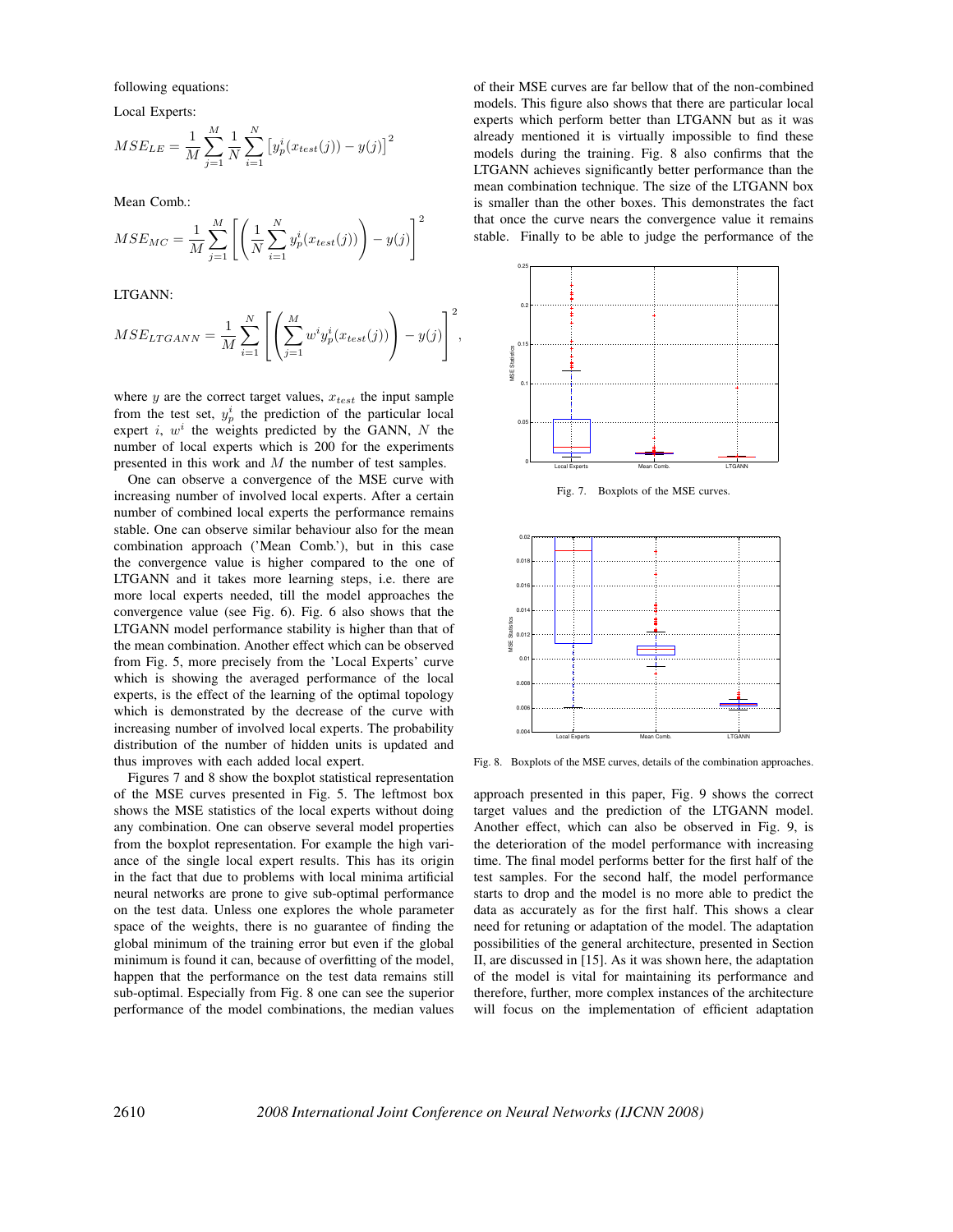

Fig. 9. The target values and the prediction of the LTGANN.

mechanisms which are out of the scope of this paper.

## *B. Debutanizer Data Set*

This data set is publicly available<sup>1</sup>, and described in [20]. The data was recorded in a debutanizer column which is a part of the desulfuring and naphtha splitter plant. The data set consists of seven manually pre-selected input features, consisting mainly of temperature, pressure and reflux measurements at different positions within the column. The target value is the concentration of butane at the output of the column.

For this experiment the same methodology as for the previous one was applied. In this case, the target feature is very hard to model which is demonstrated by the weak performance of the local expert ANNs. Again, using the model combination approaches the performance of the regression model can be significantly improved, as can be seen in Figures 10 and 12. For this data set the LTGANN method again achieves significantly better performance if compared to the base-line mean combination method (see Figures 11, 13) and similar conclusions to the previous experiment can be drawn. An interesting fact in the case of this experiment is that the MSE performance of the combination methods can be better values than the MSE performance of the best local expert ANN.

## V. CONCLUSIONS

This paper describes a meta-learning regression model called Learnt Topology Gating Artificial Neural Networks (LTGANN). LTGANN is based on the Gating Artificial Neural Networks (GANN) method which is a well established approach to model combination. In this work GANN was modified to allow the training of the gating networks using the standard back-propagation algorithm. This has the advantage that the model can be easily enlarged by adding new local experts without the need to make any changes to the already existing networks. The gating networks are

1Data set available at: www.springer.com/1-84628-479-1



Fig. 10. MSE performance of the LTGANN compared to the mean combination approach and to the averaged performance of the local experts.



Fig. 11. Detailed view of the MSE performance of the LTGANN and of the mean combination approach.

trained to link the performance of the local experts to the position of a sample in the input space. This provides a performance map which can be used for estimation of the performance of the particular local expert given the input